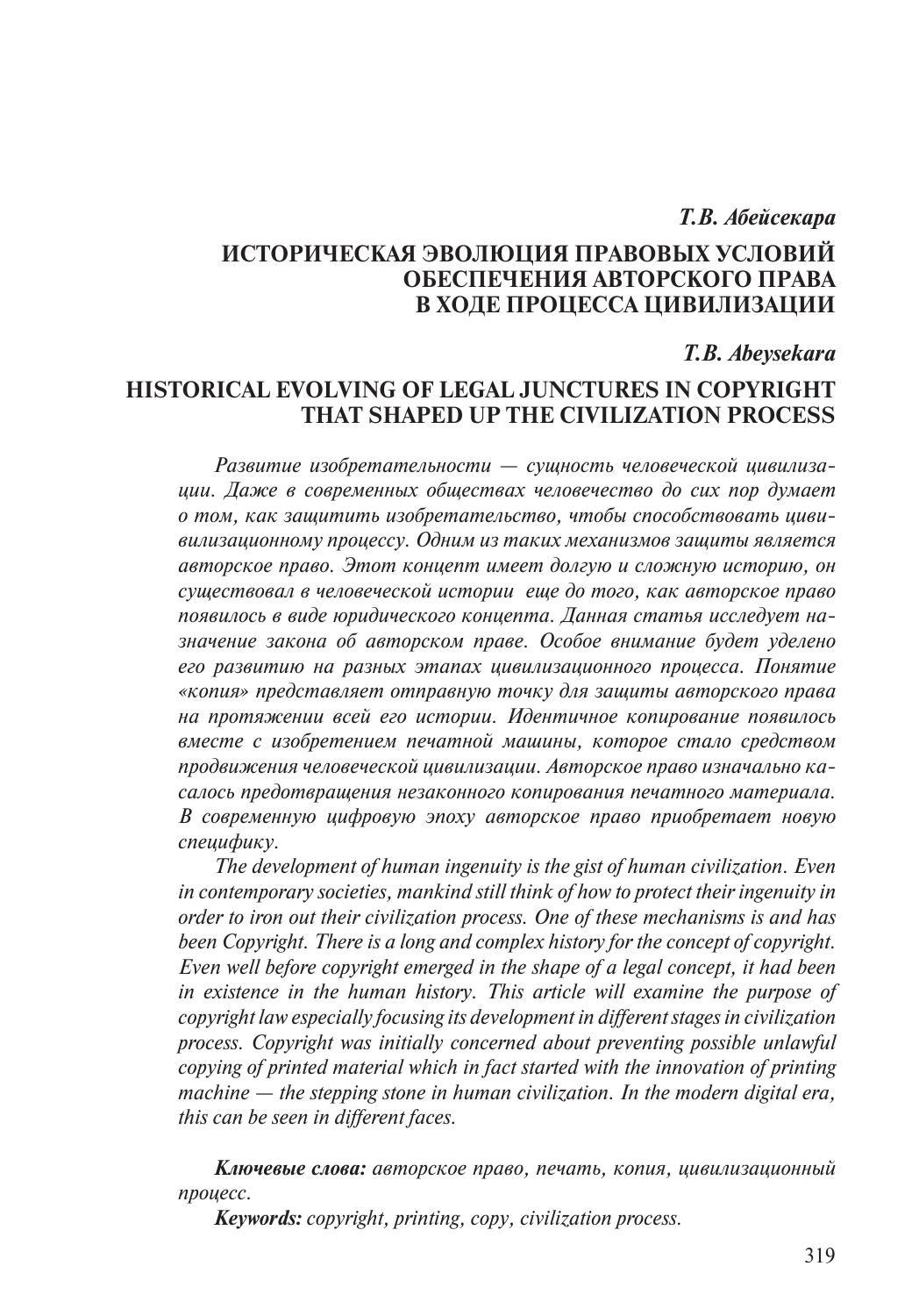#### **Introduction**

The civilization is a conflict-ridden term that has been used in several traditions in its history. As oxford dictionary explains civilization means *inter alia* the stage of human social development and organization which is considered most advanced or the stage of human social development and organization which is considered most advanced (Oxford Dictionaries: Online). This development comes through the human ingenuity which the quality of being clever and inventive. Without a proper protection mechanism for the human ingenuity civilization would not be an existing component. Primarily, patent and copyright are and has been the top of the order of among other protection mechanisms which used to protect human ideas. The ideas in human mind cannot be copied so long as they are not physically expressed, i.e. the mental steps in human brain cannot be copied unless they are physically expressed. The first physical expression of human ideas relating to art can be found from the cave art in all around the world. In this era, there has not been a mechanism to make an identical copy from these arts. The identical copying was started from the innovation of printing machine. Copyright was initially concerned about preventing possible unlawful copying of printed material.

One of the corner stone of human civilization process is invention of printing machine. This concept is still shaping up the civilization process. After the invention of printing, the concept of copyright law has been enforced as part of statutory law. In this juncture, the basic governing fact of this right was theft. Now copyright statute has deviated to prevent a variety of Copyright infringement incidents. This deviation has been accompanied by the acts considered to be regarded as infringement. Infringement can take place in various forms. i.e. copying, issuing coping to public, renting or lending a work to public, performing, showing or playing in public (s.16 (2), Copyright, Designs and Patents Act 1988 — here in after CDPA 1988).

As aforementioned, civilization means social development fine-tuned by human cultures. Culture is the way of life in a society. It comes with various performing arts. In modern world this variation is complex and broad. At the beginning of the copyright law, it was able to prevent only literary work being infringed, but now it concerns the performance of musical and dramatic, artistic works and many derived rights such as trade mark rights and some parts of intellectual property on Internet.

At the beginning, copyright was a licence granted to publishers who can exercise the Royal Prerogative. It is now a right given to authors or creators of work, such as books, films, computer programme which is the main tool of contemporary societies, to control copying or exploitation of such work. Copyright is a way gives property rights in relation to mental labour or intellectual creative labour (Deveci 2004: 1).

### **Historical evolving of copyright**

Copyright, as this term suggests, is a right that speaks about properties. Before 1709 book copying, binding and selling was controlled and dominated by an association of stationers which was called Stationer's Company. This company had the power to seize the unlawful printing of books. In the late sixteenth century, the printers who have monopolization of skill and control of technology began to lose influence to copyholding of book sellers (May, Sell 2006: 87). In 1558, a bill for the restraint of the press was introduced in the House of Lords that carried an impressive title, "... that no Man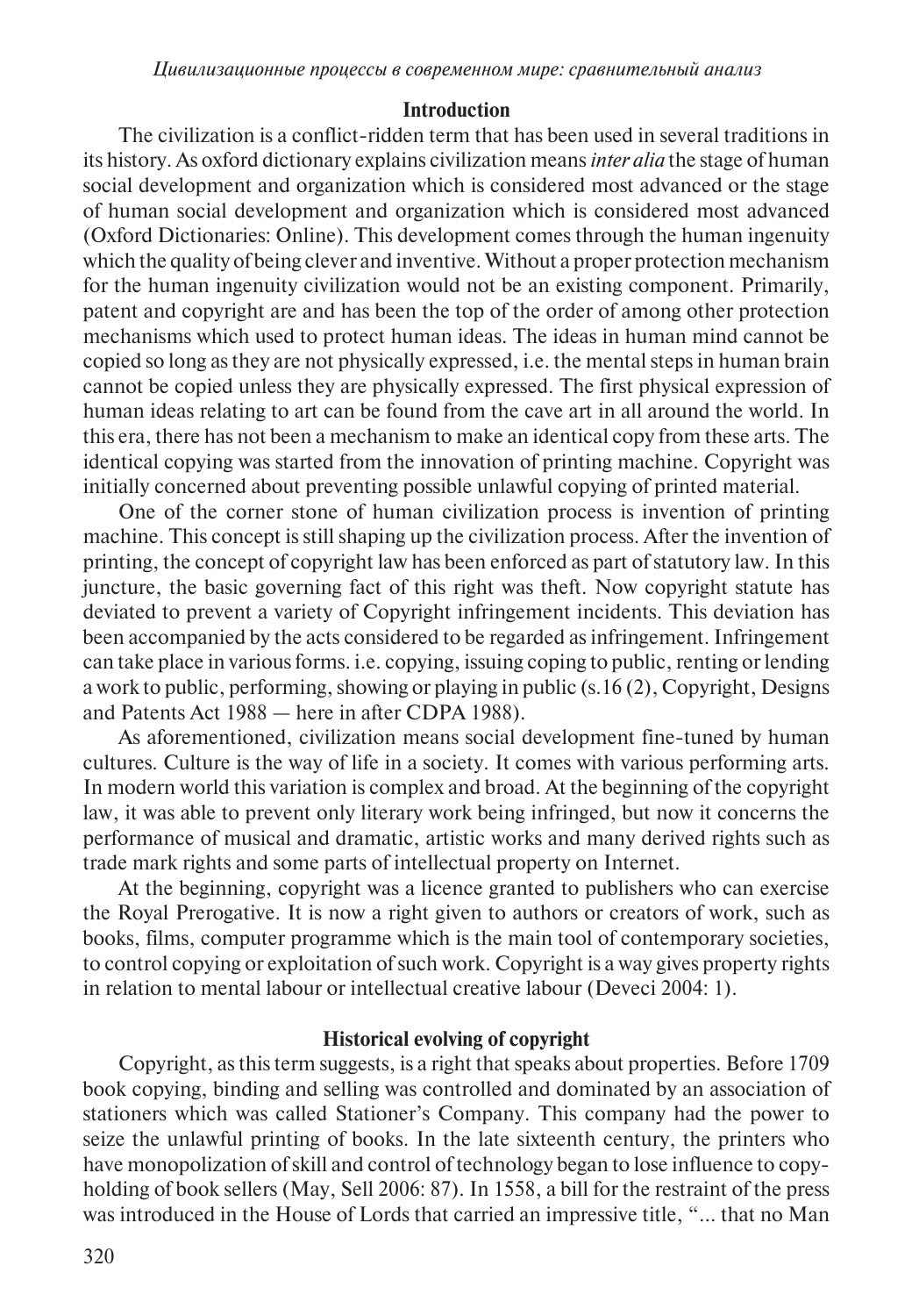shall print any book or ballad, unless he be authorized thereunto by the King's and Queen's Majesties Licence, under the Great Seal of England (Patterson 1968: 29–30). Though it was considered as licence, the Intellectual property which subsists of copyright is a natural inherent right (Bowker 1912: 32).

Although the ancient Roman law speaks about the deviation between the art and the artist, the Copyright Act 1709, commonly referred to as the 'Statute of Anne' is the first copyright act in the modern world. This Statute introduced two new concepts namely; the author becomes the owner of copyright and the principle of a fixed term of protection for published work. These two concepts are the basics of modern law of copyright. However, most scholars argue that the copyright did not take its modern meaning until the dawn of the mid-nineteenth century that was another corner stone of civilization.

*Donaldson v Becket 1774* ((1976) 1ER 835) had the effect of destroying common law Copyright in unpublished works, but common law remained unchanged or unaffected until 1911 and could now only exist in statute. Before this *Case* the printers who had monopolise (Patterson 1968: 225–226) which enjoyed under the old system wanted to continue their perpetuity monopoly under the common law copyright. This made a contradiction with the Statute of Anne. The decision declared that there were no common law rights with this Statute. This emphasises the requirement of publication or recorded formation of a work for the purpose of copyright protection.

The Copyright Act 1911 attempted to unify and codify all the divergent branches of the existed Acts into one coherent system. With this objective, it also abolished the existing common law related to copyright in unpublished works (Bently, Sherman 2009: 33). This codification established a protection to a number of works which were not protectable through previous acts. For example, sound recordings and films. From the 1911 Act, literary, dramatic, musical and artistic works received a protective copyright term of 50 years from its making.

Internet is one of the civilization identities of contemporary societies. Copyright protects different faces of this modern tool. Digital databases are in recorded formation and published in the Internet. Web pages as well as web sites consider as a cable programme service (s. 7, CDPA 1988) which comes under the global Telecommunications network within which it supplies a platform for the Internet (Bainbridge 1999: 230–231).

#### **Berne Convention**

At the international level, copyright laws were operated by two separate systems of international regulations. One was in Europe and the other was in America (Prime 1992: 290). In order to introduce some degree of uniformity to the international level of copyright law, a conference was called in 1885 which resulted in formation of the first international treaty on Copyright law — the Berne Convention in 1886 (Prime 1992: 289). It was a multinational agreement that enabled reciprocal Copyright protection to be secured in all member states so long as the author is connected with a member state or the work was first published in a member state.

In United Kingdom, the Copyright Act 1956 considered further amendments to the Berne Convention and the United Kingdom's accession to the Universal Copyright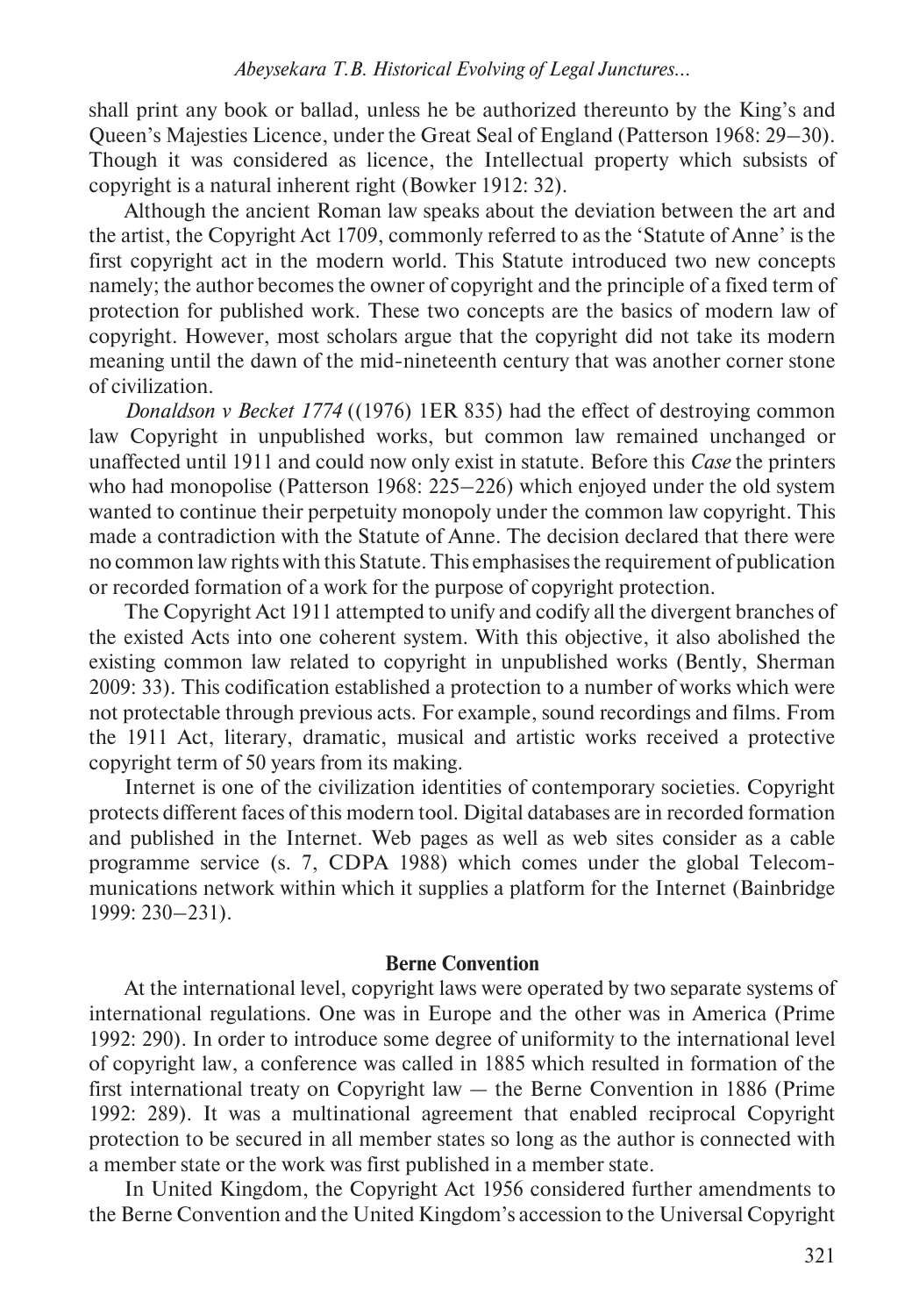Convention that administered by United Nations Educational, Scientific and Cultural Organization (UNESCO). Moreover, the scope of the new Act was wide enough for the first time to cover the new technological advancements such as films and broadcasts. More importantly, the Performing Right Tribunal (Macqueen, Peacock June-1995: 157–175), the predecessor of the current Copyright Tribunal (Prime 1992: 140–141) was also established by this Act.

The current UK copyright law, CDPA 1988 covers the area of patents and registered designs as well as the traditional view of Copyright. Further, the Act grants the creators of literary, dramatic, musical and artistic works the right to control the ways in which their material may be used. Broadcast and public performance, copying, adapting, is suing, renting and lending copies to the public have been covered by this Act.

After this law came into force, the creator also received the right to be identified as the author and to object to distortions or exploitation of his work. The duration of the right has been meaningfully enhanced by this Act. E.g. 70 years plus life of the author for literary, dramatic, musical and artistic works and films; and also 50 years for sound recordings and broadcasts. Further, the CDPA created a new automatic form of shortterm protection for designs which is one of the main features of human ingenuity.

The performance of dramatic work was not classified as a restricted act until the Copyright Act 1933 (also known as the Bulmer Lyttons Act) was passed and provided an exclusive right of public performance for a period of 28 years, after which; there was a reversionary length of time granted to the author for the residue of his life. The Copyright Act 1842 also provided similar protection for the performance of musical works, and the period granted was extended to bring it into line with the protection offered to literary works. The range of works protected was greatly increased, however many different statutes were passed with no consideration to creating a unified system.

A Royal Commission was formed in 1875 to solve the problems of the disjointed laws. The commission report published in 1878 stated that the law is wholly destitute in any sort of arrangement, incomplete, often obscure, and intelligible even upon long study, many parts are so ill-expressed.

Copyright Act of 1911 abolished the common law Copyright which is the significant act of the said Act. Before this Act was passed; the land mark case, Donaldson v Beckett abolished the author's common-law copyright. This case effectively ended the debate that the perpetual common law copyright existed by ruling (Ganley 2004: 282). The protection could now only be conferred by statute. The duration of Copyright protection was also extended to the life of the author plus 50 years. Producers of sound recordings got an exclusive right to prevent others from reproducing their recordings or playing them in public (Section 19 (1)). Act stated that copyright arose in the act of creation, not the act of publishing and hence existed in both published and unpublished works.

Publication is one of the central concepts of expression of ideas that shape up the civilization process. Publication means the issuing copies to the public as well as making available to the public. This availability can be done by the way of conventional type or electronically. In contemporary societies, digital databases are in the electronic way of making availability to the public.

Another central feature of civilization process is giving validity to moral values. Copyright speaks about the economic and moral value of a creation. Moral rights were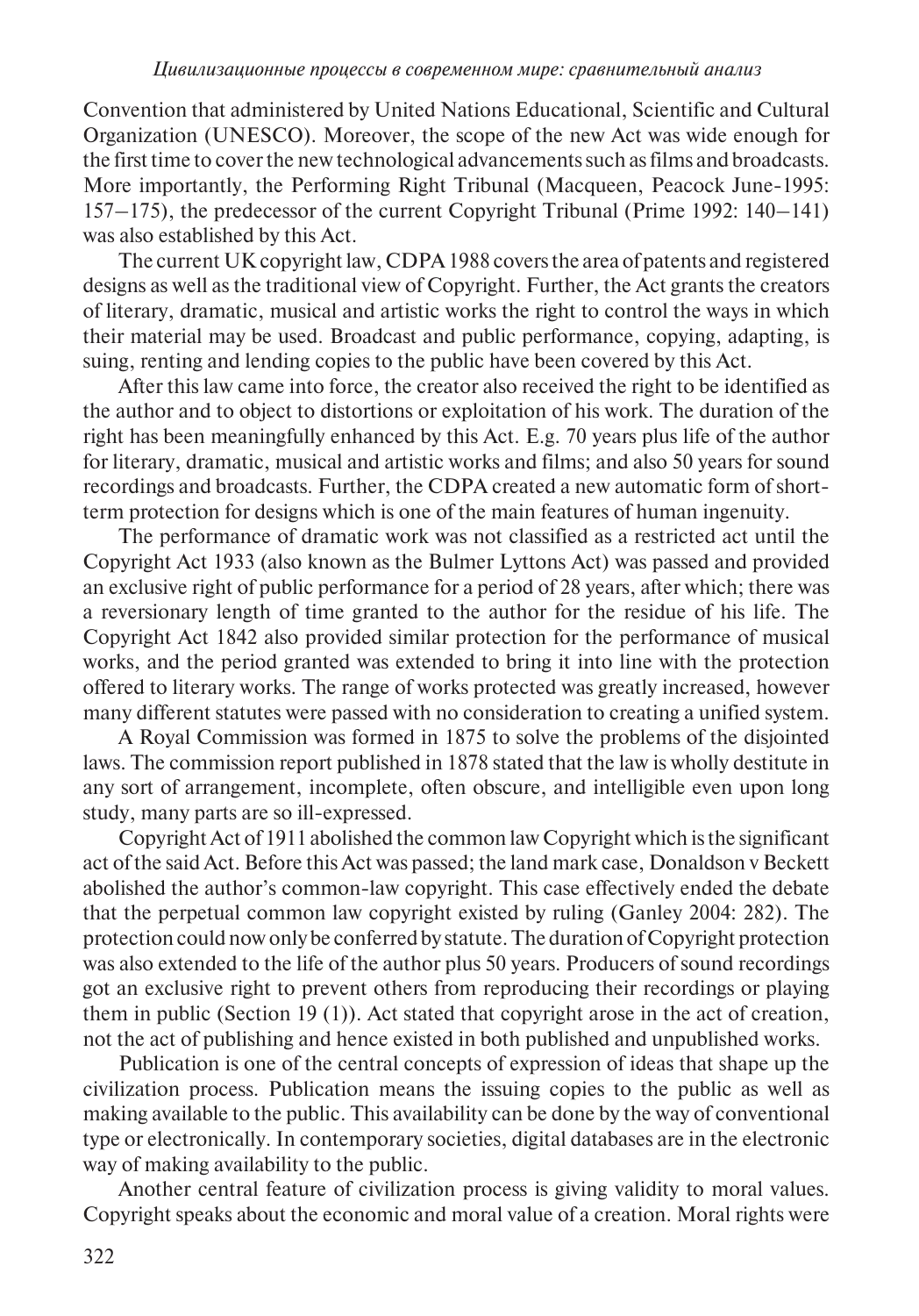first introduced into the Berne Convention in 1928. However, some thought, or at least acted as if, Commonwealth countries already adequately protected moral rights through the common law and hence need do nothing more to comply with Berne (Vaver 1999: 270). These types of further revisions strengthened the position of the author in member states of the convention.

In 1952 a new agreement, the Universal Copyright Convention (UCC) was formulated in Geneva under the auspices of UNESCO, with the purpose of providing mutual protection amongst the countries of the Berne Union and those of the Pan-American Union of which the United States is the principal. USA was one of the original signatories to the convention. There were no provisions in 1952 Convention for authors moral rights which was one of the major impediment to the United States signing up to the Berne Convention. The United States required all works to be registered.

Copyright was therefore vested, in order to accommodate this UCC.

The important difference between the UCC and the Berne Convention concerns works that have fallen into the public domain because the Copyright has expired. Under the UCC once Copyright has been lost, it cannot acquire protection retrospectively. Should its country of origin subsequently ratify the UCC retrospective protection does occur? The United Kingdom was also a founding signatory of the UCC. After signing this convention another parliamentary committee known as the Gregory Committee, was appointed to consider whether or not any changes were needed to the existing domestic legislation to comply with increasing international obligations. The committee that also considered the effect of new technology on Copyright works published its report in 1952 and as a result the 1956 Copyright Act was passed.

This Act repealed the few remaining Acts of copyright that remained despite the 1911 Act, and indeed, the entire 1911 Act. Three new types of work on which Copyright could subsist were introduced cinematograph films, broadcasts and the typographical arrangements of published editions. Broadcast copyright is distinct from any other copyright (Colston, Middleton 2005: 278). There is a separate copyright in the typographical arrangements of published editions of literary, dramatic and musical works.

# **Public Interest**

The democracy which is the fruit of public interest is one of the themes of contemporary societies. One of the main features come along with copyright is public interest which acts as a defence for a defendant in the case of copyright infringement. Public interest is a newest and less well developed defence in the copyright field compared with other defence. Even in Berne Convention, though there is no literary wording, it recognised that there is a need to maintain a balance between the rights of authors and the larger public interest, particularly education, research and access to information.

Places such as libraries, museums, universities, and places for public broadcasting can be considered as icons of civilization process. Due to access to information, public interest was protected through these institutions for years. Traditionally librarians have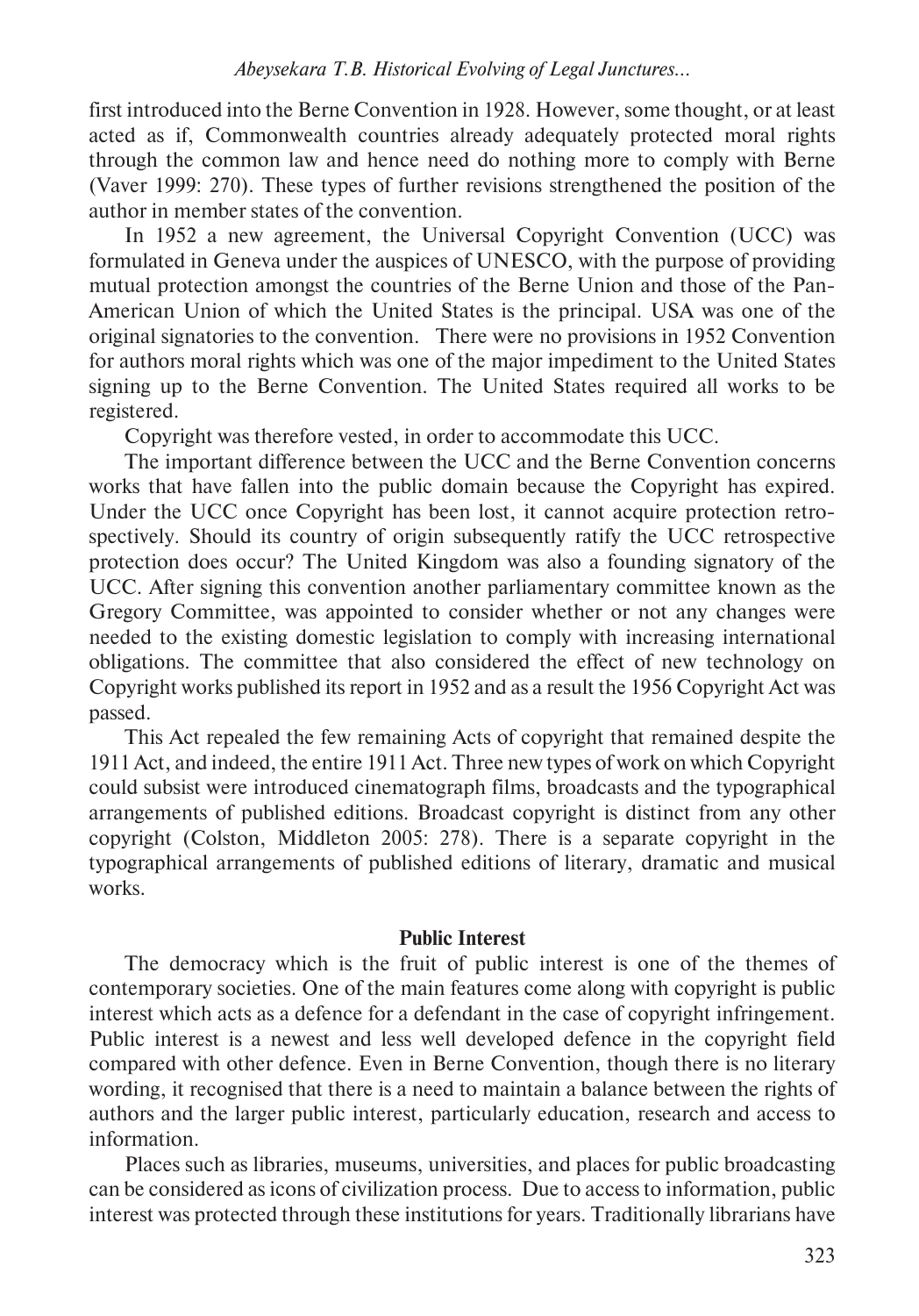perceived the public interest in copyright primarily in terms of the equitable doctrine of fair use. The libraries are databases where there is a collection of collective knowledge of multiple generations. The CDPA 1988 speaks about the public interest. '[The] prescribed Libraries are allowed to make copies of periodical articles, or the whole or part of a published edition of a literary, dramatic, or musical work, in order to supply another prescribed library'.

In *Lion Laboratories v Evans* ([1985] QB 526) the Court held that the defendant news papers-*Daily Express*, had the public interest defence in an action for infringement of copyright. The most recent case *Ashdow v Telegraph* ([2001] 3 WLR 1368)*,* 'offer little assistance as to when the public interest defence would apply, except to indicate that the circumstances are more limited than in cases of breach of confidence.

The Dramatic and Musical Performers Protection Act of 1925; first offered some limited sanctions to these illicit acts and further enhancements were made by the Dramatic and Musical Performers Protection Act of 1958, Performers Protection Act of 1963 and Performers Protection Act of 1972. All of these Acts made some controversies over the recording industry.

Before the Designs and Patents Act came into power, Whitford Report considered international developments in the Berne Convention in 1971. The 1956 Copyright Act, the Copyright Computer Software Act 1985 and the Performers Protection Acts were repealed by this law. This 1988 Act introduced number of new rights, such as rental rights in respect of sound recordings, films and computer programs and a comprehensive system of moral rights for authors. For years the concept, Industrial Designs, was a controversial issue which was settled by this Act as a right. Design is defined as any aspect of the shape or configuration of the whole or part of an article, but not surface decoration (Philips, Firth 2001: 372).

While the CDPA provides the principal legislation background in copyright law, some certain areas are covered by other legislations such as the Broadcasting Act of 1990. The European Union is continually struggling harmonise the legal background of its member states.

# **Conclusion**

Copyright history runs back to the ancient Roman Empire. In this era they recognised the concept of authors of their work. Invention of printing is a stepping stone in civilization process and it was the turning point of modern pattern of copyright. Before the Statute of Anne disputes over the rights to the publishing of books were enforced by common law. Publishing is and has been the identity of expression of ideas which is a main tool of civilization mechanism. Throughout its history, copyright has played its role as a licence which stops making unauthorised copying. This encouraged the creative people and their innovative skills. Copyright is a right as its name suggests. Human rights justification of copyright reflects that copyright is a human right which more sophisticates human civilization journey. Human personality shapes up the contemporary societies and this shined up from the moral rights that come under the copyright. Under the utilitarian justification, copyright promotes public interest and social welfare those are governing factors of contemporary societies.